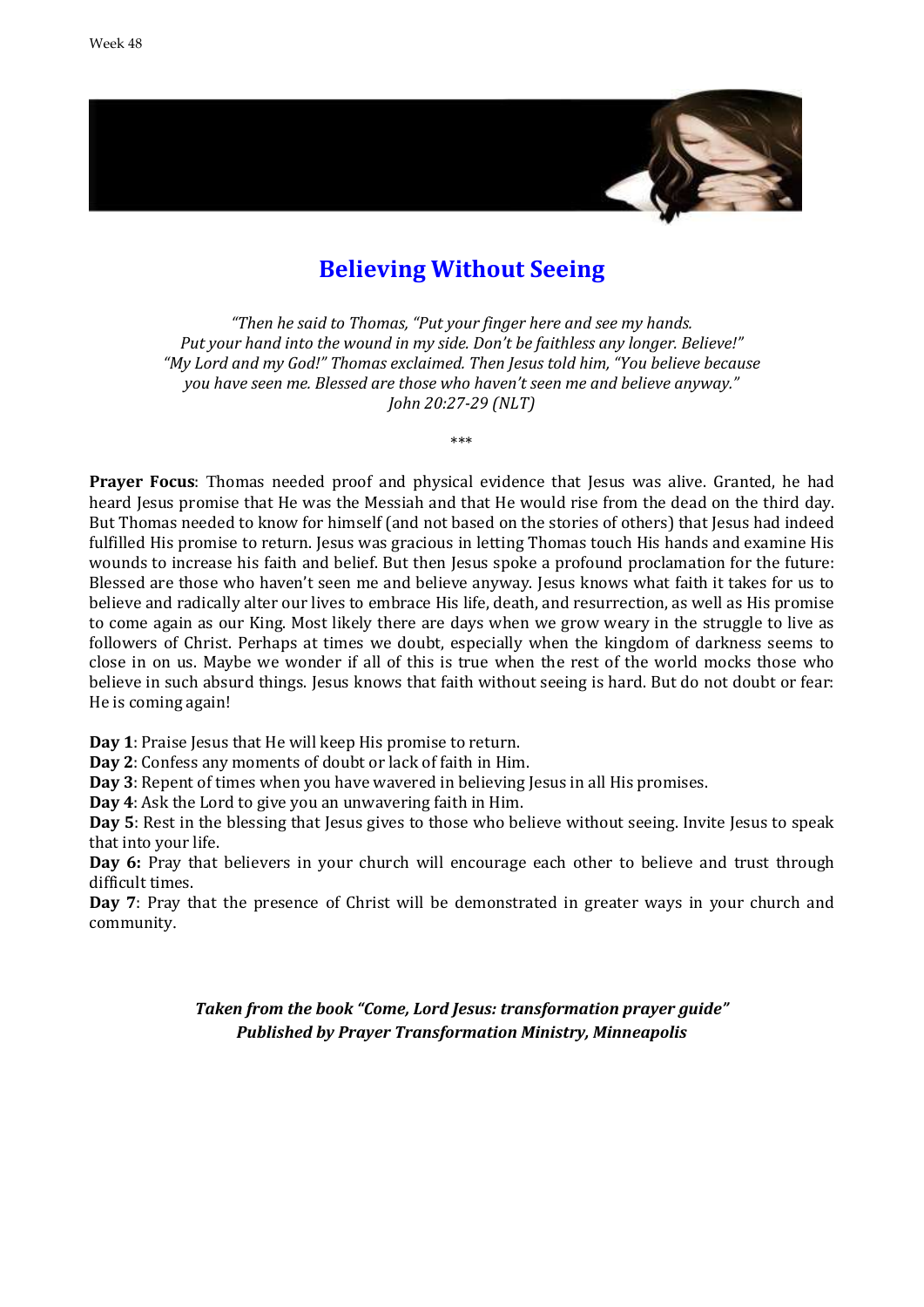# **Jesus Christ as Our Coming King**

 $\boldsymbol{K}$  ing Jesus is coming back! As the disciples watched the Lord Jesus ascend into heaven, they were confronted by two angels. Luke records it this way:

*They were looking intently up into the sky as he was going, when suddenly two men dressed in white stood beside them. "Men of Galilee," they said, "why do you stand here looking into the sky? This same Jesus, who has been taken from you into heaven, will come back in the same way you have seen him go into heaven*" (Acts 1:10-11, NIV).

The return of the Lord Jesus Christ is the Church's blessed hope. From the time of the disciples until today, we look and long for the return of our King Jesus. This time He will not come as the Gentle Shepherd. He will come as the Sovereign King over all creation.

What a wonderful cause for hope and rejoicing! For those who know and love the Lord Jesus Christ. there can be no greater fulfillment of their faith than when they see their Savior face to face. He is the ultimate object of our faith, and we long for that day when our "faith will be sight." Every true believer has a heart filled with the longing and expectation of seeing Jesus in all His glory. His return as Coming King will be the completion of His role as our Savior, Sanctifier, and Healer.

The return of Jesus is a time of hope and expectation for those who belong to Him. But it should also be a challenge to sober reflection and self-examination. The return of the Lord Jesus Christ is to be a motivation for holy living in this world. Every believer should desire to live a life pleasing to the Lord and worthy of the Lord's commendation of "well done, good and faithful servant" (Mathew 25:21, 23). When He comes as King, He will come in truth and power. He will fulfill His promises as the ultimate answer to the needs of this sinful world.

As believers, our lives should be lived in the light of our "blessed hope" of His return. From the time that He ascended to the Father, until this very day, the joyful expectation and cry of the Bride of Christ has been a prayer in concert with the Holy Spirit, as expressed in Revelation 22:20: *Come, Lord Jesus!*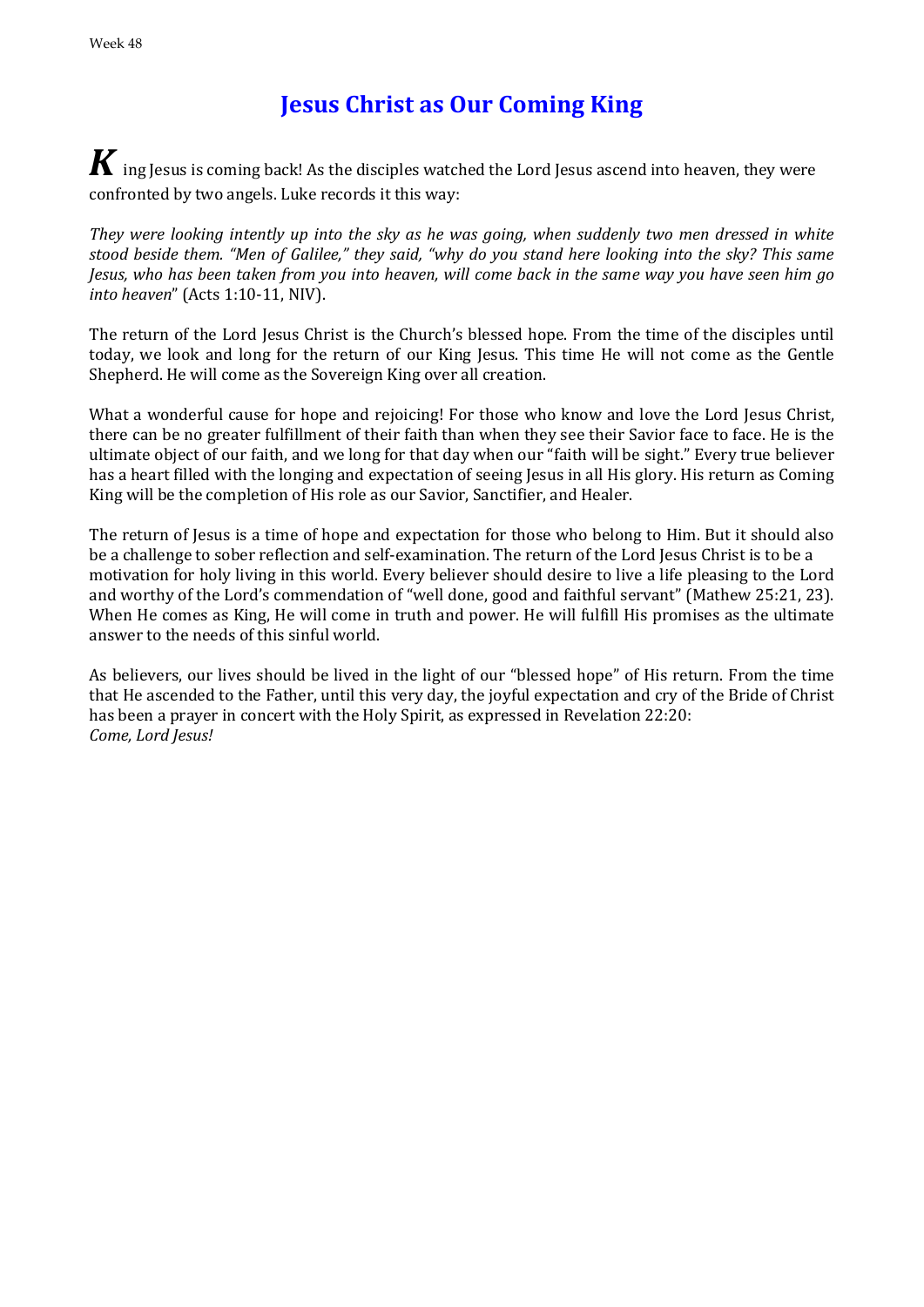# **Transformation: Jesus in Our Midst**

**A** s we pray about transformation; we need a common definition of what a truly transformed community might look like:

## **A transformed community is:**

- A neighbourhood, city, or nation whose values and institutions have been overrun by the grace and presence of God.
- A place where divine fire has not merely been summoned, but has fallen.
- A society in which natural change has been disrupted by invasive supernatural power.
- A culture that has been impacted comprehensively and undeniably by the Kingdom of God.
- A location where Kingdom values are celebrated publicly and passed on to future generations.

## **Community transformation is indicated when:**

- Political leaders publicly acknowledge their sin and dependence on God. (2 Kings 11:17-18; 23:1-3; Jonah 3:6-9)
- New laws, curricula, and business practices are put into effect. (2 Chronicles 19:4-10; Nehemiah 10:31)
- The natural environment is restored to its original life-nurturing state. (Leviticus 26:4-5; 2 Chronicles 7:14; Ezekiel 34:27-31)
- Economic conditions improve and lead to a discernible lessening of poverty. (2 Chronicles 17:3-5; Psalm 144:13-14; Isaiah 60:5-7; Amos 9:13)
- There is a marked change in social entertainment and vices as Kingdom values are integrated into the rhythm of daily life.
	- (Ezra 10:1-4; Nehemiah 8:10, 16-17; Acts 19:17-20)
- Crime and corruption diminish throughout the community. (2 Kings 12:13-15; Nehemiah 5:6-12; Isaiah 60:17-18)
- Volunteerism increases as Christians recognize their responsibility to heal and undergird the community. (Isaiah 58:10-12; 61:1-4)
- Restored hope and joy leads to a decline in divorce, bankruptcy, and suicide. (Nehemiah 12:27-28, 43; Isaiah 54:11-14; 61:3-7; Jeremiah 30:17-19; 31:11-13; Hosea 2:15)
- The spiritual nature of the growing socio-political renewal becomes a hot topic in secular media. (2 Chronicles 20:29; Nehemiah 6:16; Isaiah 55:5; Ezekiel 36:36; Acts 19:17).
- Overwhelmed by the goodness of God, grateful Christians take the embers of revival into surrounding communities and nations. (2 Chronicles 17:9; Isaiah 61:6; Acts 11:20-26).

*(Source: The Sentinel Group)*